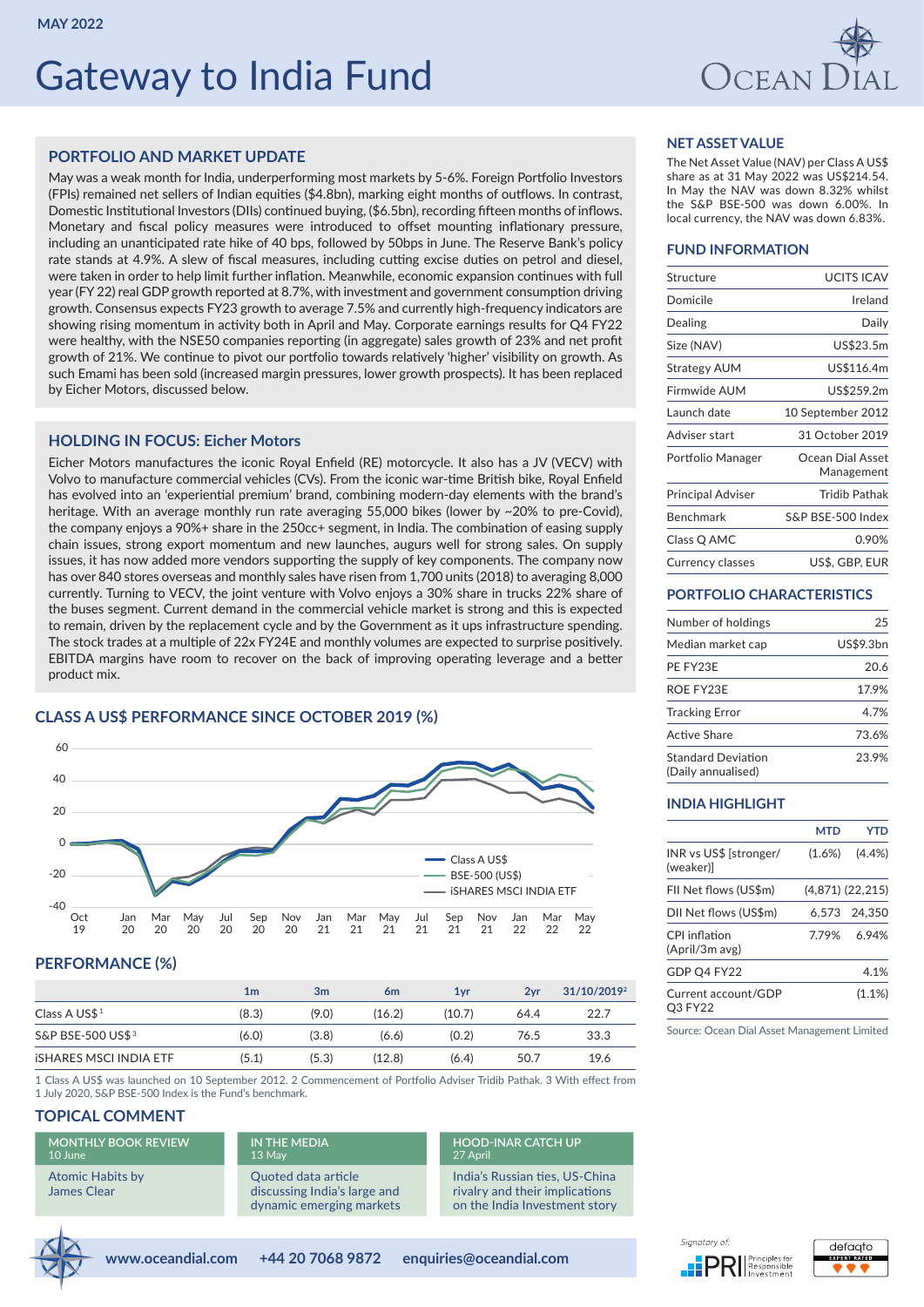# Gateway to India Fund



## **QUARTERLY ATTRIBUTION – 3 MONTHS TO 31 MAY 2022 (%)**

| TOP <sub>5</sub>                   | Ave.<br>weight | Ave. index<br>weight | <b>Return</b> | Contri-<br>bution | <b>BOTTOM 5</b>      | Ave.<br>weight | Ave. index<br>weight | Return  | Contri<br>butior |
|------------------------------------|----------------|----------------------|---------------|-------------------|----------------------|----------------|----------------------|---------|------------------|
| Reliance Industries                | 7.30           | 8.03                 | 8.45          | 0.49              | Axis Bank            | 6.22           | 1.80                 | (10.29) | (0.64)           |
| <b>HDFC Life Insurance Company</b> | 2.11           | 0.48                 | 10.71         | 0.28              | Tech Mahindra        | 3.07           | 0.76                 | (18.64) | (0.66)           |
| <b>Eicher Motors</b>               | 0.49           | 0.32                 | 2.72          | 0.13              | Affle India          | 4.39           | 0.06                 | (16.06) | (0.68)           |
| Cash-USD                           | (0.69)         | 0.00                 | 0.00          | 0.00              | <b>Can Fin Homes</b> | 4.45           | 0.05                 | (19.01) | (0.81)           |
| <b>HDFC Bank</b>                   | 4.12           | 5.59                 | (4.22)        | (0.03)            | Welspun India        | 2.44           | 0.02                 | (39.45) | (1.18)           |

| Contri-<br>bution | <b>BOTTOM 5</b>      | Ave.<br>weight | Ave. index<br>weight | <b>Return</b> | Contri-<br>bution |
|-------------------|----------------------|----------------|----------------------|---------------|-------------------|
| 0.49              | Axis Bank            | 6.22           | 1.80                 | (10.29)       | (0.64)            |
| 0.28              | Tech Mahindra        | 3.07           | 0.76                 | (18.64)       | (0.66)            |
| 0.13              | Affle India          | 4.39           | 0.06                 | (16.06)       | (0.68)            |
| 0.00              | <b>Can Fin Homes</b> | 4.45           | 0.05                 | (19.01)       | (0.81)            |
| (0.03)            | Welspun India        | 2.44           | 0.02                 | (39.45)       | (1.18)            |

Source: Ocean Dial Asset Management Limited, Statpro

## **TOP TEN HOLDINGS**

| Portfolio company       |      | Weight Characteristics                                                                                                         | Market cap      |
|-------------------------|------|--------------------------------------------------------------------------------------------------------------------------------|-----------------|
| Reliance Industries     |      | 7.8% Business transformation of India's largest company into a new economy play                                                | US\$229bn       |
| <b>Indusind Bank</b>    |      | 7.3% Fifth largest private sector bank in India and poised to gain market share. Value play with ebbing asset quality concerns | US\$9bn         |
| <b>Bharti Airtel</b>    |      | 7.1% Strengthened survivor in a consolidating market, set to grow ARPU and market share going forwards                         | US\$51bn        |
| Axis Bank               |      | 6.4% Third largest private bank in India and poised to gain market share. Bridging the gap with peers to lead to a re-rating   | US\$27bn        |
| <b>HCL Technologies</b> |      | 6.1% IT services company benefitting from 'digital transformation' of businesses globally                                      | <b>US\$36bn</b> |
| <b>ICICI Bank</b>       |      | 5.0% Second largest private sector bank, attractively valued, well poised to capture recovery in credit growth                 | <b>US\$67bn</b> |
| Westlife<br>Development |      | 4.8% McDonald's in India, beneficiary of growing fast food and delivery consumption trend in India                             | US\$914m        |
| Affle India             |      | 4.2% India's leading advertising technology company with high growth and profitability                                         | US\$2bn         |
| <b>Eicher Motors</b>    |      | 4.0% Premium motorcycle brand, attractively valued, seeing a recovery in sales momentum and margins.                           | <b>US\$10bn</b> |
| <b>HDFC</b> Bank        | 4.0% | Largest private sector bank, consistent compounder                                                                             | <b>US\$99bn</b> |

## **PORTFOLIO ANALYSIS (%)**



## **PRINCIPAL ADVISER**

Tridib Pathak is the Principal Advisor to the Gateway to India Fund and has over 30 years' experience in managing Indian listed equity assets for domestic and international investors. He joined Ocean Dial in 2019 from the Enam Group, where he was a senior portfolio manager. His previous roles included CIO of Lotus Asset Management (a JV with Temasek's Fullerton Fund Management) and CIO of DBS Cholamandalam, a JV with DBS of Singapore. He is a Chartered Accountant from the Institute of Chartered Accountants of India and holds a degree in Commerce from Bombay University.

## **INVESTMENT PHILOSOPHY**

The investment manager believes that in India, optimal returns will be generated over time by investing in companies that are well placed to benefit from the structural growth potential of the Indian economy, combined with the highest quality of management best able to exploit this opportunity. The fund uses a consistent and disciplined bottom up stock picking process to select investments from our best ideas, unconstrained by a benchmark.

### **FUND MANAGER**

Ocean Dial Asset Management Limited is authorised and regulated by the Financial Conduct Authority. +44 (0) 20 7068 9870 enquiries@oceandial.com Registered office: 13/14 Buckingham Street, London WC2N 6DF

#### **DEALING INFORMATION**

| Frequency       | Daily               |
|-----------------|---------------------|
| Valuation point | 13:30 T-1 (Ireland) |
| Dealing line    | +353 1 411 2949     |
| Class A ISIN    | IE00B585S747        |
| Class A Ticker  | ODGTIAU ID          |

## **ADMINISTRATOR**

Apex Fund Services